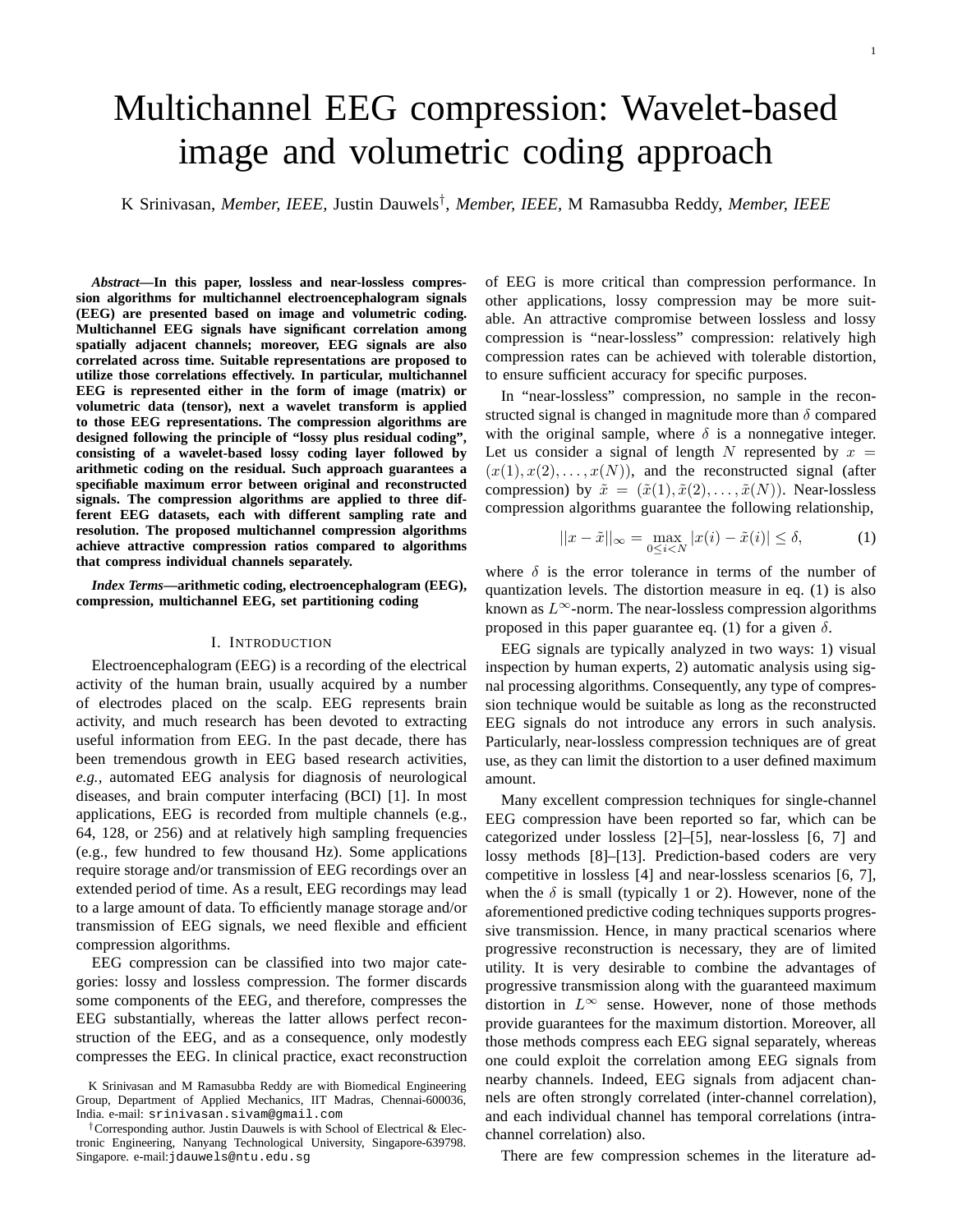dressing multichannel EEG compression; they can be categorized into lossless [5, 14] and lossy [15, 16] methods. All those schemes consider inter- and intra-channel correlation separately, and exploit them by different means. Moreover, as the single-channel methods, they do not allow progressive transmission nor do they provide bounds on the maximum distortion.

In this paper, we propose compression schemes for multichannel EEG that alleviate some of those shortcomings. In particular, our algorithms have the following properties:

- they exploit the inter- and intra-channel correlation simultaneously, by arranging the multichannel EEG as matrix (image) or tensor (volume).
- they support progressive transmission.
- they guarantees a maximum amount of distortion in  $L^{\infty}$ sense, by means of a two-stage coding procedure.

Our algorithms consist of two stages: first the multichannel is arranged as matrix or tensor, which is then subjected to lossy compression using wavelet-based coder; next the residual of the lossy reconstructed data is quantized and compressed in a lossless fashion; this second step allows us to bound the distortion on the residual, and hence also the reconstructed EEG data. We will illustrate this scheme for three distinct EEG datasets, and will provide promising numerical results.

The paper is organized as follows. Section II explains formation of matrix (image) and tensor (volume) from multichannel EEG. Section III describes the two-stage compression algorithm. EEG datasets are elaborated in Section IV, and the performance measures used to analyze the compression algorithms are given in Section V. Results and discussion is presented in Section VI and concluding remarks is given in Section VII.



Fig. 1. 2D Image formation from multichannel EEG. The EEG signals from different channels are arranged as rows of the matrix  $X$ . The EEG signal from channel i is denoted as  $x_i$ .

# II. ARRANGEMENT OF MULTICHANNEL EEG IN THE FORM OF 2D IMAGES AND 3D VOLUMES

Spatially adjacent channels of multichannel EEG are strongly correlated, and each individual channel is strongly correlated across time. The multichannel compression schemes proposed so far considered the spatial and the temporal correlation independently and applied different methods to exploit those correlations [5, 14]–[16]. Here, we exploit both spatial and temporal correlations simultaneously in a single procedure. In particular, we arrange multichannel EEG in the form of a 2D image or 3D volume, and next we apply a 2D or



Fig. 2. Formation of t/dt/s volume from multichannel EEG. The matrices  $(X_1, \ldots, X_M)$  formed from single channel EEG are stacked to form volumetric data. Matrix formation from single-channel EEG is shown (in thick line) for the first slice (signal  $x_1(\cdot)$ ). The signal is divided in segments of length N. The first segment,  $x_1(1)$  to  $x_1(N)$ , is arranged from left to right as the first row, the second segment,  $x_1(N+1)$  to  $x_1(2N)$ , is arranged from right to left as the second row, etc.

3D wavelet transform. In the following sections, we explain how to arrange a multichannel EEG in the form of a 2D image and 3D volumetric data.

### *A. 2D Image formation from multichannel EEG*

Figure 1 shows the formation of 2D image (matrix) from multichannel EEG. The EEG signals from different channels are arranged as rows to form a matrix X. EEG electrode channels are scanned in a spiral fashion [14] for locating adjacent channels. Particularly, adjacent EEG channels are arranged as adjacent rows:

$$
\mathbf{X} = \{ \mathbf{x}_i(t) | i = 1, ..., M; t = 1, ..., L \}
$$
(2)  

$$
= \begin{bmatrix} x_1(1) & x_1(2) & \cdots & x_1(L) \\ x_2(1) & x_2(2) & \cdots & x_2(L) \\ \vdots & \vdots & \ddots & \vdots \\ x_M(1) & x_M(2) & \cdots & x_M(L) \end{bmatrix}_{(M \times L)}
$$

Adjacent EEG channels are typically substantially correlated. Therefore, the 2D image represented by matrix  $X$  is typically locally smooth: each entry of  $X$  is similar compared to its immediate row and column neighbors. However, the correlation decreases as one moves farther along the rows or columns.

### *B. 3D volume formation from multichannel EEG*

We consider two ways to extract a 3D tensor from multichannel EEG signals. The first approach is illustrated in Fig. 2. In [17], we arranged single-channel EEG in matrix form before compression, and this resulted in improved lossless compression compared to conventional vector form compression. Here, we arrange single-channel EEG in matrix form, and the matrices associated with the single-channel EEG signals are stacked to form 3D volume (tensor), as depicted in Fig. 2. Adjacent slices in the tensor correspond to adjacent EEG channels; we accomplish this by scanning the electrodes in a spiral fashion [14]. We refer to this volume as "t/dt/s", where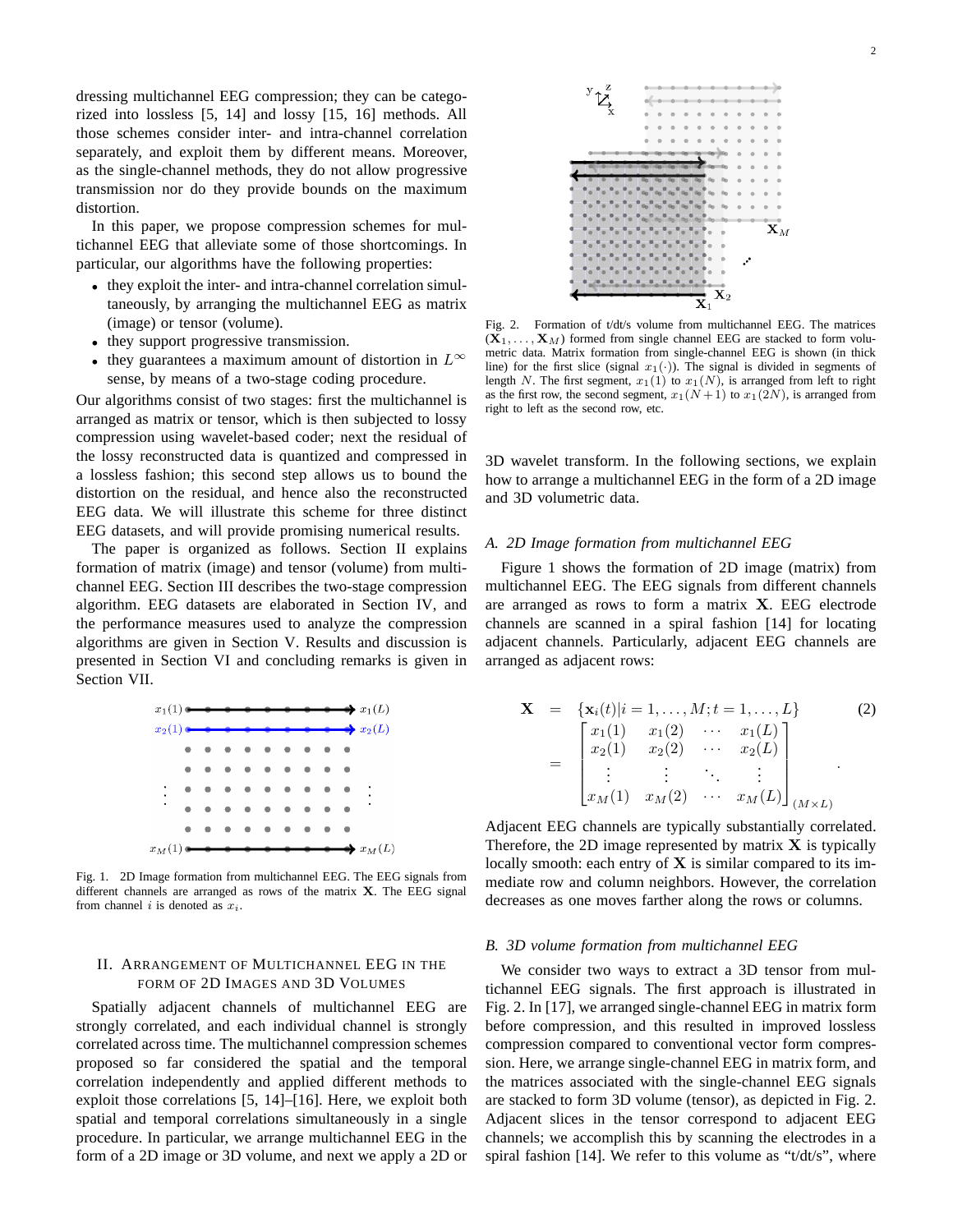

Fig. 3. Formation of matrix from multichannel EEG signals. 64-channel EEG montage is shown on the left. At a particular time instance  $t$ , the samples from all the channels are arranged in the form of matrix, as shown on the right. The adjacent entries in the matrix stem mostly from spatially adjacent channels. For example, the spatially adjacent channels (A and B) correspond to adjacent entries in the matrix.

the x, y, and z directions reflect temporal (t), delayed temporal (dt), and spatial (s) variations respectively. The  $k$ -th slice of the volume  $\mathcal{X}_{\text{tdt/s}}$ , denoted by  $\mathbf{X}_k$ , can be written as:

 $\langle i \rangle$ 

$$
\mathcal{X}_{t/dt/s}^{(k)} = \{ \mathbf{X}_k | k = 1, ..., M \}
$$
\n
$$
= \begin{bmatrix}\n x_k(1) & x_k(2) & \cdots & x_k(N) \\
 x_k(2N) & x_k(2N-1) & \cdots & x_k(N+1) \\
 \vdots & \vdots & \ddots & \vdots \\
 x_k(N^2) & \cdots & x_k(N^2)\n\end{bmatrix}_{(N \times N)}
$$
\n(3)

We also consider an alternative and simple method to form a tensor from multichannel EEG. A matrix is formed from the multichannel EEG at each time instance (see Fig. 3); the matrices formed at subsequent time instances are stacked to form a volume, as depicted in Fig. 4. Since EEG signals from spatially adjacent channels have significant correlation, we form matrices with similar adjacency as the EEG montage. We call this volumetric data as "s/s/t", because  $x-y$  plane reflects the spatial correlations, and the temporal correlations can be found along the  $z$  direction. The  $k$ -th slice of the volume may be written as:

$$
\mathcal{X}_{s/s/t}^{(k)} = \{x_{(i,j)}(k)|i = 1, ..., N_1, j = 1, ..., N_2\}
$$
\n
$$
= \begin{bmatrix}\nx_{(1,1)}(k) & x_{(1,2)}(k) & \cdots & x_{(1,N_2)}(k) \\
x_{(2,1)}(k) & x_{(2,2)}(k) & \cdots & x_{(2,N_2)}(k) \\
\vdots & \vdots & \ddots & \vdots\n\end{bmatrix}
$$
\n(4)

$$
\begin{bmatrix} x_{(N_1,1)}(k) & x_{(N_1,2)}(k) & \cdots & x_{(N_1,N_2)}(k) \end{bmatrix}_{(N_1 \times N_2)}
$$

where i and j refer to the position in the  $x-y$  plane, whereas the slice number  $k$  refers to the time index. The dimension of the  $x - y$  plane is limited by the number of channels. The slices in the  $x - y$  plane may be square or rectangular.

# III. TWO-STAGE NEAR-LOSSLESS CODER

Figure 5 shows a diagram of the proposed two-stage nearlossless coder for multichannel EEG. We denote the EEG in matrix or tensor form by  $I$ . At encoder side, in the first stage, we compress I by means of a scalable wavelet encoder based on successive bit-plane encoding, resulting in the compressed data  $I_{en}$ ; we use bi-orthogonal wavelet transform (5/3 filters) as in our previous work [2]. The compressed data  $I_{en}$  is then decoded to give lossy approximation  $I_l$  of the original data  $I$ .



Fig. 4. Formation of s/s/t volume. At any time instance, we form matrix from the multichannel EEG, as shown in Fig. 3. N such matrices formed at subsequent time instances are then stacked along the z-direction to form a volume.

Next we quantize the residue  $\varepsilon = I - I_l$ , resulting in  $\varepsilon_q$ , which in turn is compressed by residual coding, leading to  $\varepsilon_{q-en}$ . At the decoder end, both  $I_{en}$  and  $\varepsilon_{q-en}$  are used to obtain the near-lossless reconstruction  $I_{nl}$  of I. As illustrated in Fig. 5(b),  $I_{nl}$  is obtained by combining the lossy reconstruction  $I_l$  and the dequantized residual  $\hat{\varepsilon}$ , i.e.,  $I_{nl} = I_l + \hat{\varepsilon}$ . Finally,  $I_{nl}$ is rearranged to yield the near-losslessly reconstructed EEG signal(s). We now discuss the scheme in more detail. We can readily confirm the following relations:

$$
I = I_l + \varepsilon, \tag{5}
$$

$$
I_{nl} = I_l + \hat{\varepsilon}.\tag{6}
$$

Therefore, it follows that  $||I - I_{nl}||_{\infty} = ||\varepsilon - \hat{\varepsilon}||_{\infty}$ , and hence  $||\varepsilon - \hat{\varepsilon}||_{\infty} \leq \delta$  is equivalent to  $||I - I_{nl}||_{\infty} \leq \delta$ . The residual  $\varepsilon$  is uniformly quantized to generate quantization indices  $\varepsilon_q$ :

$$
\varepsilon_q = \begin{cases} \begin{array}{cc} \frac{\varepsilon + \delta}{2\delta + 1} \end{array}, & \varepsilon > 0 \\ \frac{\varepsilon - \delta}{2\delta + 1} \end{array}, & \varepsilon < 0 \end{cases}, \tag{7}
$$

where  $|\cdot|$  denotes the integer part of the argument. The quantized residual  $\varepsilon_q$  is then losslessly encoded by residual coding procedure. Hence,  $I_{en}$  is transmitted as output of the lossy coding layer, and the losslessly coded quantization index  $\varepsilon_{q-en}$  is sent as output of the residual coding layer.

At the decoder end, the residual bitstream  $\varepsilon_{q-en}$  is decoded to yield  $\varepsilon_q$  followed by a dequantizer, defined as follows, to guarantee  $||\varepsilon - \hat{\varepsilon}|| \leq \delta$ :

$$
\hat{\varepsilon} = (2\delta + 1)\varepsilon_q. \tag{8}
$$

By adding the lossy reconstruction  $I_l$  and the dequantized residual  $\hat{\epsilon}$ , we obtain the final near-lossless reconstruction  $I_{nl}$ with guarantee  $||I - I_{nl}|| \leq \delta$ .

The formation of image/volume from multichannel EEG, is the principal difference from the coders used for image/volumetric compression [18]; the other steps are very similar.

We used two different wavelet-based lossy encoders in the first stage of the compression algorithm. Wavelet transformation of natural signals yield transform coefficients with close values occurring in clusters. The algorithms used here are based on set partitioning principle [19], where the wavelet coefficients are grouped first into sets, which are then split recursively to locate the significant coefficients at a particular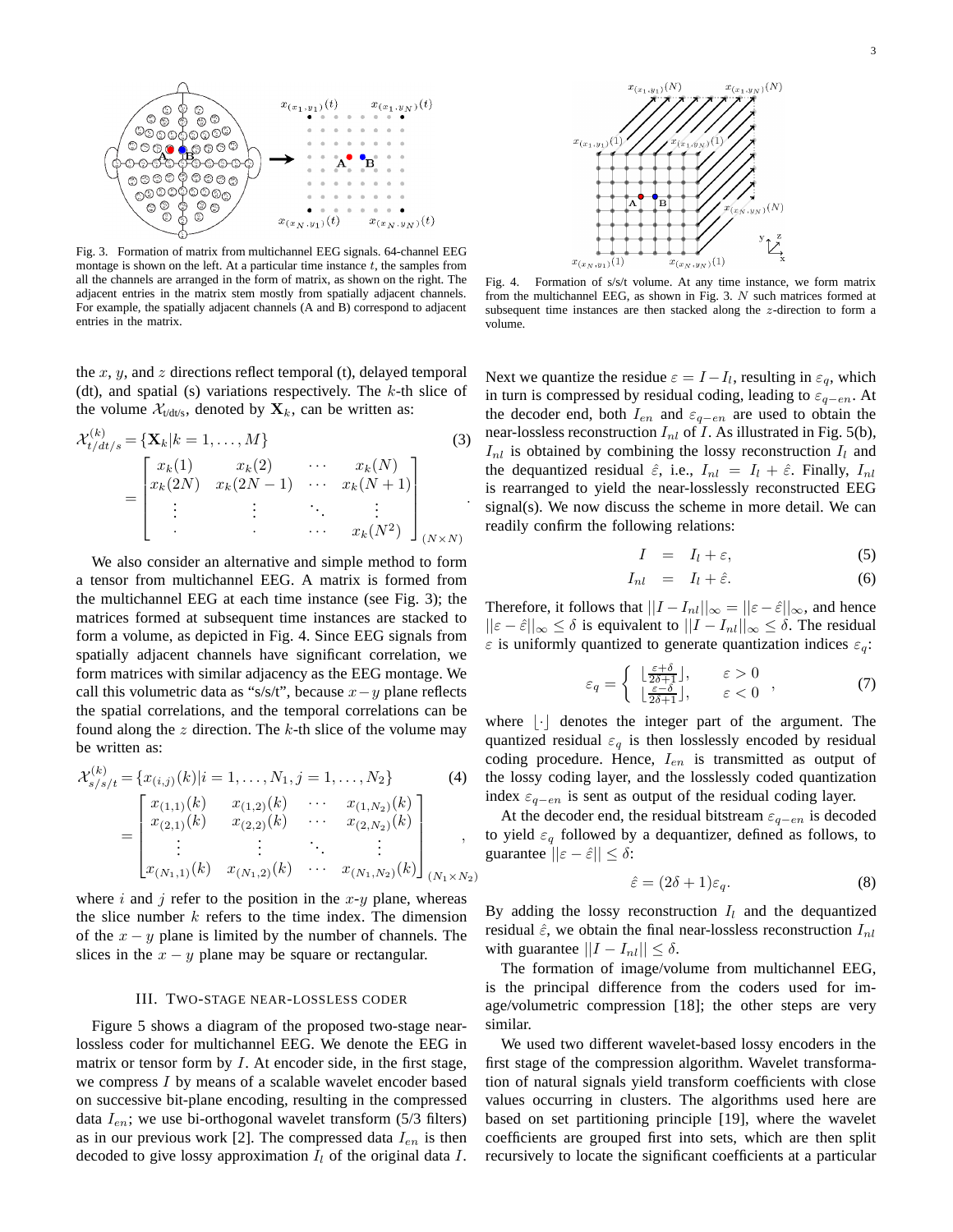

Fig. 5. Block diagram of the two-stage coder for multichannel EEG.

TABLE I EEG DATASETS USED FOR TESTING THE ALGORITHMS

| <b>Dataset</b><br>Name | No. of<br><b>Channels</b> | J s<br>'Hz) | Resolution<br>(bits) | Total<br>Duration   | No. of<br><b>Subjects</b> |
|------------------------|---------------------------|-------------|----------------------|---------------------|---------------------------|
| <b>EEG-MMI</b>         | 64                        | 80          |                      | $24 \,\mathrm{min}$ | 1 ^                       |
| BCI3-MI                | 118                       | 100         | 16                   | 50 s                |                           |
| <b>BCI4-MI</b>         | 64                        | 1000        |                      | 50s                 |                           |

threshold. We use the following wavelet coders: (i) set partitioning in embedded block (SPECK) [20, 21], and (ii) binary set splitting in  $k$ -d trees (BISK) [22, 23]. The above algorithms have the following attributes: (i) progressive quality, (ii) progressive resolution and (iii) bitstream can be truncated at any point below the encoded rate to give the best quality reconstruction at that particular rate.

In the residual arithmetic coding stage, we directly code the residual if the symbol size N is small  $(N \le 128)$ . In some cases, the probability distribution of the source is simultaneously peaked and long tailed leading to large symbol size  $(N > 128)$ ; direct arithmetic coding of such sequences will be complex due to large symbol size [24]. To reduce complexity, we group symbols together, and each symbol in the residual stream is split into three: 1) sign index: the sign of the symbol, 2) group index: the group which the symbol belongs, and 3) symbol index: the rank of the symbol inside the particular group. The symbol size of these separate index streams will be smaller compared to the original symbol stream, and hence arithmetic coding of the separate symbol stream will be less complex and faster compared to direct arithmetic coding [25].

## IV. DATASETS

The compression algorithms are tested using three different EEG datasets. Table I lists important details of the EEG datasets. More details are given in the following paragraphs.

**Motor Movement/Imagery Database (EEG-MMI):** EEG signals were acquired with 64-channel international 10/10 configuration. The recordings were made in healthy subjects performing motor imagery tasks by the BCI2000 system

[26, 27]. The EEG signals were sampled at 80 Hz and digitized at 12 bit resolution. For testing algorithms, 12 recordings are randomly selected from total 109 recordings. In each recording, two one-minute EEGs are considered; these EEGs correspond to subject in idle state with eyes open and closed conditions.

**Motor Imagery dataset-II (BCI3-MI):** EEG signals were recorded by 128-channel system, where 118 channels were measured exactly at positions of extended international 10/20 configuration [28]. The signals were analog band-pass filtered between 0.05 and 200 Hz, sampled at 1000 Hz with 16 bit resolution, and then downsampled to 100 Hz. The recordings were done for healthy volunteers while performing a motor imagery task. A subset of 64 channels is selected for testing compression algorithms.

**Motor imagery dataset-I (BCI4-MI):** This database consists of 64-channel EEG signals recorded with densely distributed electrodes in sensorimotor areas [29]. The signals were bandpass filtered between 0.05 to 200 Hz and then sampled at 1000 Hz and digitized at 16 bit resolution. EEG signals were recorded when the subject is performing a cued motor imagery task.

#### V. PERFORMANCE MEASURES

We assess our EEG compression algorithms by three measures: compression ratio, percent root-mean-square distortion (PRD), and peak signal-to-noise ratio (PSNR).

#### *A. Compression Ratio*

The compression ratio is the reduction in file size, defined as:

$$
CR = \frac{L_{orig}}{L_{comp}},\tag{9}
$$

where  $L_{orig}$  and  $L_{comp}$  refer to bitstream length of the original and compressed sources respectively.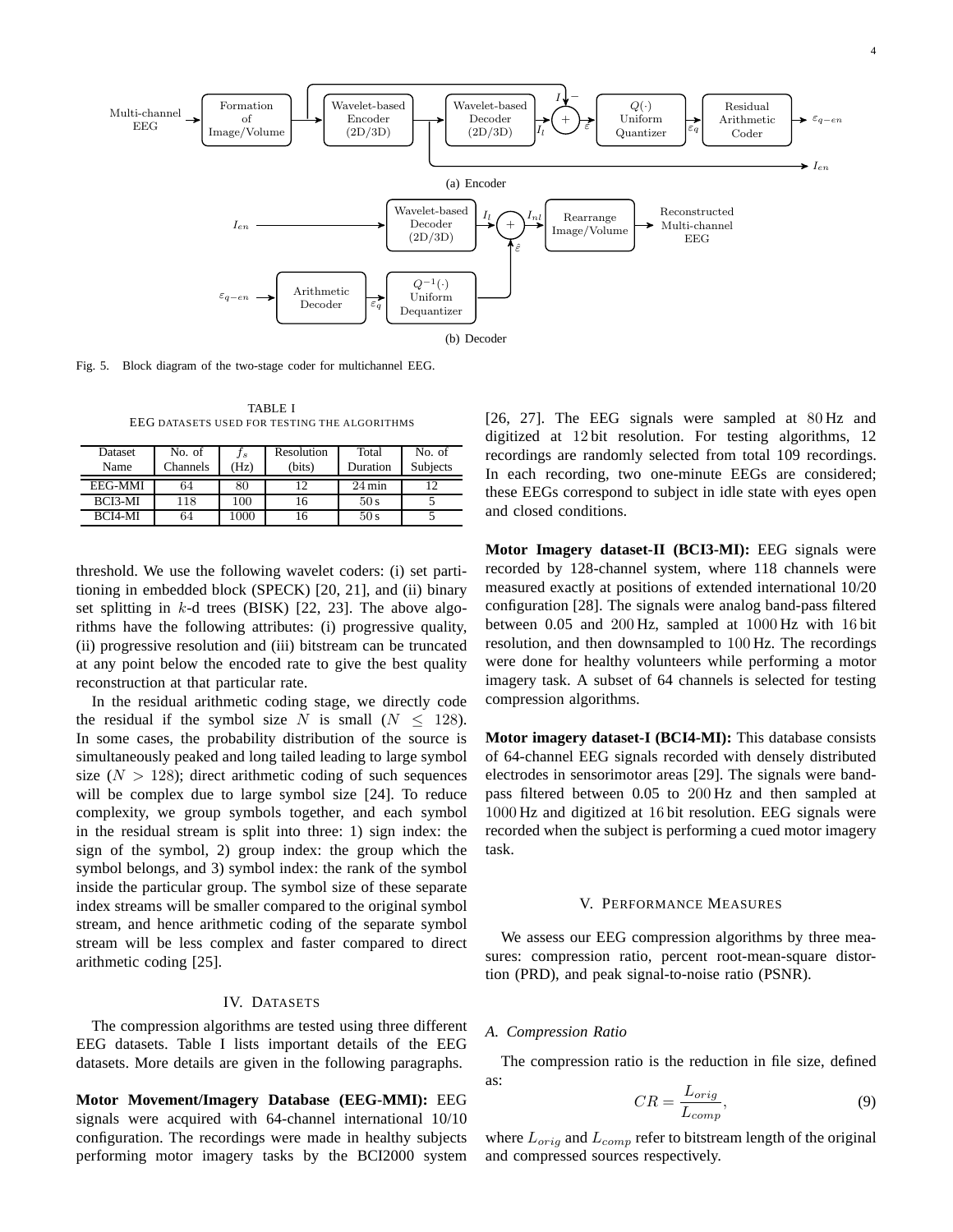#### *B. Distortion Measures*

The difference between the original and the reconstructed signal is given by  $e = x - \tilde{x}$ , where x and  $\tilde{x}$  refer to original and reconstructed signal respectively. Distortion measures are computed from the error signal  $e$ . We consider two distortion measures: percent root-mean-square distortion and peak signal-to-noise ratio. The former quantifies the average distortion, whereas the latter measures the local or worst-case distortion.

*1) Percent Root-Mean-square distortion (PRD):* The percent root-mean-square distortion (PRD) is given by the following equation,

$$
PRD(\%) = \sqrt{\frac{\sum_{i=1}^{N} [x(i) - \tilde{x}(i)]^2}{\sum_{i=1}^{N} x(i)^2}} \times 100,
$$

$$
= \sqrt{\frac{\sum_{i} e(i)^2}{\sum_{i} x(i)^2}} \times 100.
$$
(10)

The PRD is based on the ratio of energy of the error signal to energy of the original signal. This is a widely used distortion measure and gives the amount of average distortion present in the reconstructed signal.

*2) Peak signal-to-noise ratio (PSNR):* The maximum absolute error (MAE) between the original signal  $x$  and the reconstructed signal  $\tilde{x}$  is given by:

$$
MAE(x, \tilde{x}) = \max_{0 \le i < N} |x(i) - \tilde{x}(i)|. \tag{11}
$$

Clearly, the MAE depends on the EEG sample having largest error. Consequently, this measure does not provide information regarding the amount of error in the other samples, and hence it is local in nature.

It is not meaningful to directly compare the MAE of EEG signals of different sampling resolution, since the range of the EEG signals differs for different datasets. Therefore, we need to normalize MAE by the signal range leading to distortion measure called as peak-signal-to-noise ratio, which is defined in logarithmic scale (in dB) as follows:

$$
PSNR(x, \tilde{x}) = 10 \log_{10} \left( \frac{2^Q - 1}{MAE(x, \tilde{x})} \right) \quad \in [0, \infty]. \tag{12}
$$

Interestingly, two different error signals  $e$  may have the same value of PSNR but different value of PRD, and vice versa. The PRD quantifies the average distortion, whereas PSNR describes the worst case distortion. To assess the average and worst-case performance of compression algorithms, we need to use PRD alongside with PSNR.

# VI. RESULTS AND DISCUSSIONS

We apply our proposed multichannel near-lossless EEG compression algorithm (cf. Fig. 5) to the three datasets mentioned in Section IV. We used a block size of 1024 samples from each EEG channel. For comparison, we also compress single-channel EEGs separately. EEG from each channel is arranged in the form of matrix of size  $32 \times 32$ before compression, as large matrix sizes led to very little or no improvement in compression [2]. For multichannel case, the



Fig. 6. Progressive reconstruction of EEG signals. Reconstruction for bit-rates of 0.1 bits/sample and 0.6 bits/sample for Image and Volume-s/s/t algorithm are given. Both the algorithms operate with SPECK in the lossycoding layer.

EEG is arranged either in the form of image or volumetric data as discussed in Section II, before usual compression procedure We use the open-source library QccPack [30] for implementing the compression algorithms.

# *A. Lossy coding layer and selection of optimal rate*

In the two-stage coding procedure, the lossy layer coding is halted at an optimal rate, and the residual is compressed further by residual arithmetic coding after quantization. The optimal rate is the point where the encoding residual of the source becomes i.i.d., and hence lacks the structure that a lossy encoder can take advantage of; hence it is efficient in switching to entropy coder after the optimal rate [2, 18].

The optimal rate is determined empirically. Progressive reconstructions of one channel EEG signal is given in Fig. 6. Most of the prominent signal variations are captured with a bit rate of 0.1 b/s, and a further increase in bit rate to 0.6 b/s captures only minute variations. We use an optimal rate of 1.5 b/s for the lossy coder (for all our algorithms) due to its good performance in our experiments, and also for a fair comparison between the different compression algorithms.

#### *B. Near-lossless multichannel EEG compression*

In near-lossless compression, we study the performance by varying step size  $\delta$  of the quantizer; for each step size, we calculate the compression ratio and the two distortion measures (PRD and PSNR).

In Fig. 7(a), we show how the compression ratio increases with the quantizer step size  $\delta$  for the EEG-MMI dataset. We also provide the average (PRD) and worst case (PSNR) error with compression ratio in Fig. 7(b)  $\&$  (c) respectively.

Detailed numerical results for all three EEG datasets are presented in Table II, for single and multichannel compression algorithms, with two different lossy layer coders at three quantization step size values.

The compression ratio for a given step size  $\delta$  is largest for the EEG dataset (EEG-MMI) with lowest sample frequency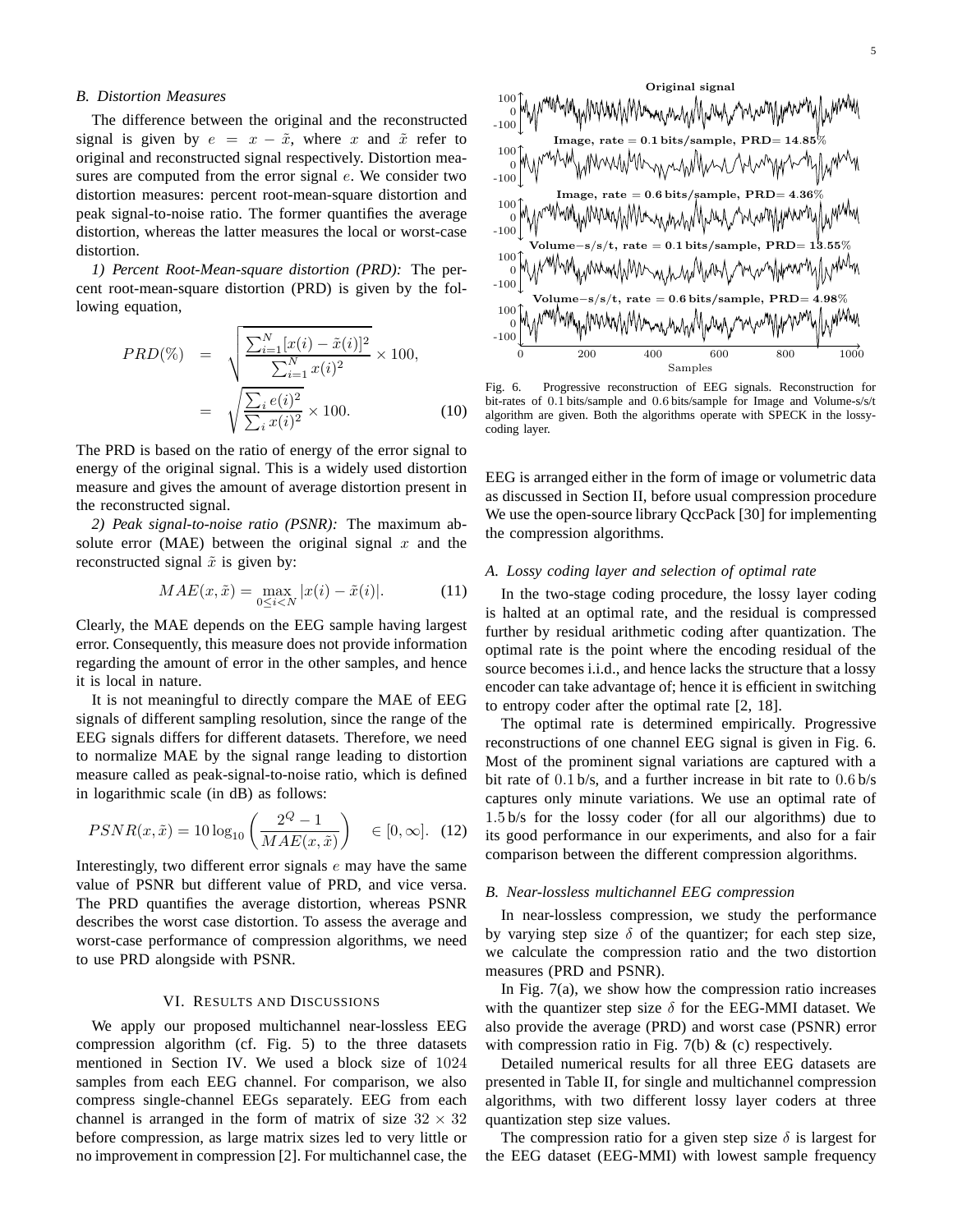

Fig. 7. Performance of single-channel, image and volumetric compression of multichannel EEG. All the algorithms operate with SPECK in lossy coding layer.



Fig. 8. Original and reconstructed signals for single-channel, Image and Volumetric-based compression schemes; all the algorithms operate with a quantizer step-size  $\delta = 10$ . The reconstructed signals are superimposed with the original signal in blue. Error between the original and reconstructed signal is superimposed and shown in red for easier comparison. Only a single channel signal is shown here. Y-axis refers to quantization values.

 $f_s$  and lowest amplitude resolution, compared to the datasets with higher  $f_s$  and resolution (BCI3-MI & BCI4-MI). The PSNR values are higher (and hence the MAE values are lower) for the datasets with higher amplitude resolution, particularly, the PSNR values are higher for BCI3-MI and BCI4-MI (both 16 bit resolution) than for EEG-MMI (12 bit). Likewise, the PRD is lower for BCI3-MI and BCI4-MI than for EEG-MMI. For datasets with higher amplitude resolution, a given step size  $\delta$  corresponds to smaller error.

As an illustration, we show the original signal and reconstructed signal in Fig. 8, for one channel EEG for single-channel, image and volumetric based compression algorithms (Table II,  $\delta = 10$ , EEG-MMI). The reconstructed signal closely resembles the original signal, and it is difficult to adjudge the performance of the algorithms by visual inspection of reconstructed and error signals. The error measures, however, are reported in Table II. The best performance in terms of CR, PRD, and PSNR for each data set and  $\delta$ -value is indicated in bold face. Note that the PRD and PSNR is comparable for each method, for a given dataset and  $\delta$  value.

Clearly, multichannel EEG compression algorithms achieve

larger compression ratios (CR), for a particular value of error  $\delta$ , compared to single-channel methods. This observation confirms that inter-channel correlations may be exploited to achieve better compression.

Let us now compare volumetric-based with image-based compression algorithms. The s/s/t and t/dt/s volume approach achieve the highest CR for the EEG-MMI and BCI3-MI dataset respectively, both for lossless compression ( $\delta = 0$ ) and near-lossless compression with different tolerance values. Interestingly, for the BCI4-MI dataset, the image-based scheme performs slightly better in terms of CR compared to volumetric schemes. That dataset has much higher sample frequency than the other two datasets. Note that we consider a block size of 1024 samples in each channel. When the sampling rate is low (EEG-MMI and BCI3-MI dataset), each block covers a large time span, and the volumetric based compression schemes are better capable of exploiting long-term correlations than image based methods. However, if the sampling rate is high, the samples within each block cover a short time span, and they are strongly correlated. The image-based methods are capable of exploiting those short-term correlations effectively, and as a result, they perform as well as the volumetric methods (and even slightly better for the BCI4-MI dataset). In summary, the volumetric-based multichannel compression algorithms achieve higher compression than image-based compression algorithms for most EEG data sets, since they utilize the interchannel correlation effectively.

#### VII. CONCLUSION

In this paper, we proposed novel compression algorithms for multichannel EEG. We represent the EEG in the form of an image (matrix) or volume (tensor). Such representations help to exploit both the spatial and temporal correlations. We followed a "two-stage" coding philosophy: the EEG data is first coded at an optimal rate using a wavelet-based scheme, and next the residuals are further encoded by an entropy coding scheme (particularly, modified arithmetic coding). We achieve attractive compression ratios for low error values.

#### **REFERENCES**

- [1] E. Nidermeyer and F. L. D. Silva, *Electroencephalography:Basic Principles, Clinical applications and related fields*, 5th ed. Lippincott Williams and Wilkins, 2005.
- [2] K. Srinivasan, J. Dauwels, and M. R. Reddy, "A two-dimensional approach to lossless EEG compression," *Biomed. Signal Proc. Control*, vol. 6, pp. 387–394, 2011.